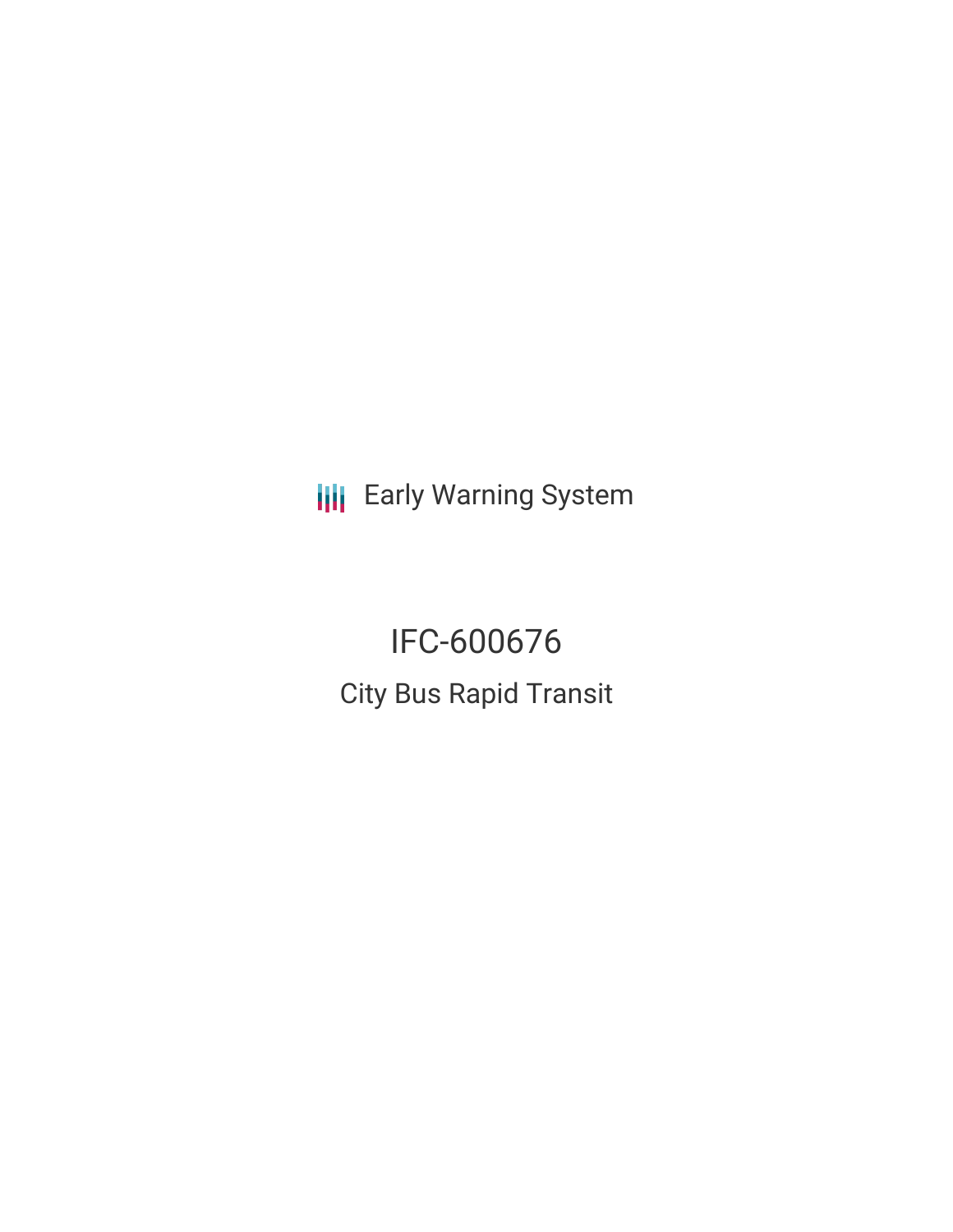## **Quick Facts**

| <b>Countries</b>               | Philippines                             |
|--------------------------------|-----------------------------------------|
| <b>Specific Location</b>       | Quezon City                             |
| <b>Financial Institutions</b>  | International Finance Corporation (IFC) |
| <b>Status</b>                  | Active                                  |
| <b>Bank Risk Rating</b>        | U                                       |
| <b>Voting Date</b>             | 2015-11-15                              |
| <b>Sectors</b>                 | Transport                               |
| <b>Investment Amount (USD)</b> | $$0.41$ million                         |
| <b>Project Cost (USD)</b>      | $$0.41$ million                         |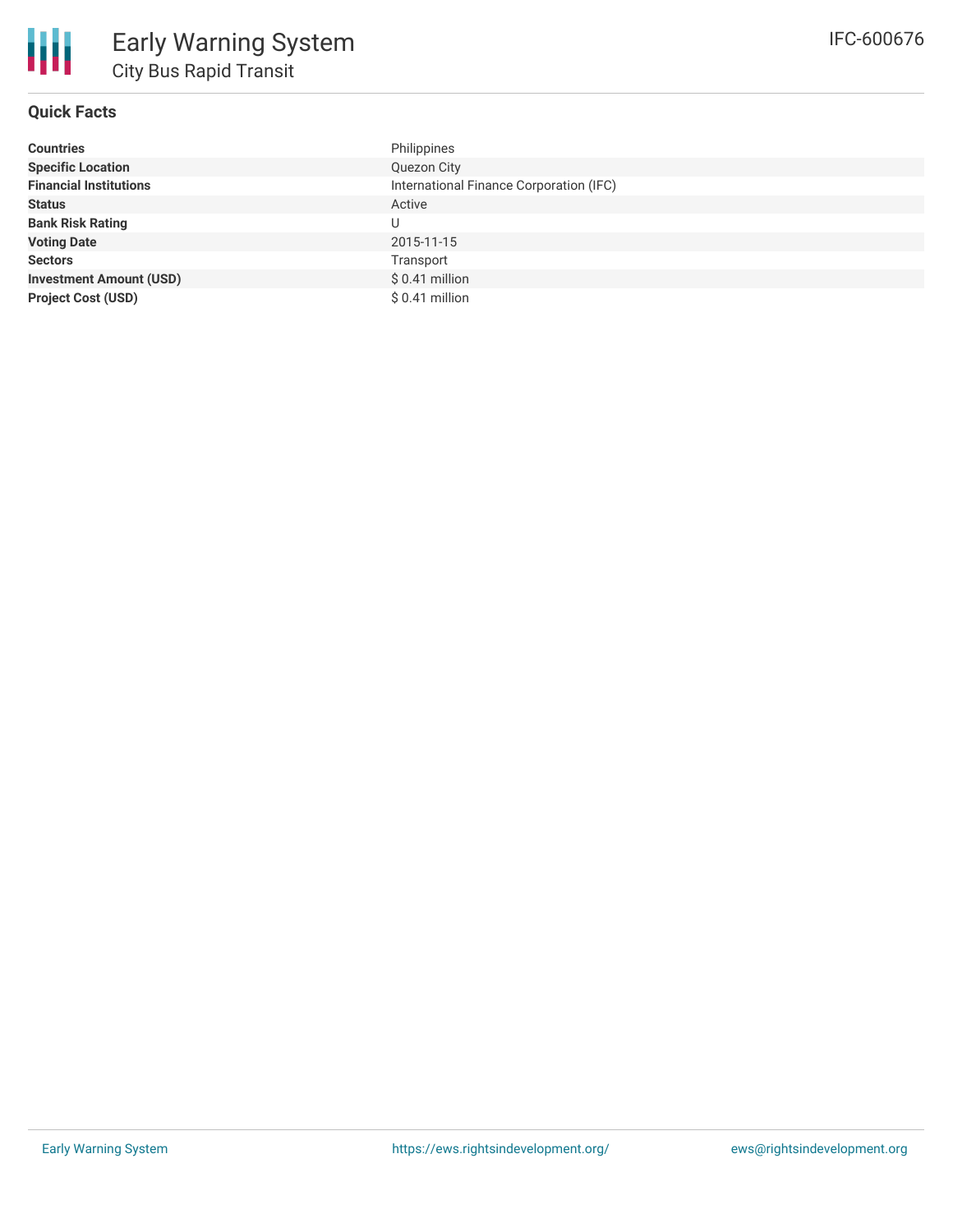

## **Project Description**

IFC has been appointed as co-transaction advisor with the client to provide advisory services to the the project sponsor, to structure, and competitively tender and award a Public Private Partnership project for the operation and maintenance of the Bus Rapid Transit (BRT) system Quezon City. Specifically, IFC will advise on all pre-investment activities including due diligence review, transaction structuring, marketing and promotion to potential investors, contract preparation and development of bid/tender documents. IFC will also support the competitive bidding process up to the award of the concession contract.

The objective of this project is to assist the Client, IFC's co-transaction advisor, and the project sponsor, to structure and competitively tender a Public Private Partnership project that will attract private sector investment and expertise to operate and maintain Bus Rapid Transit in said City.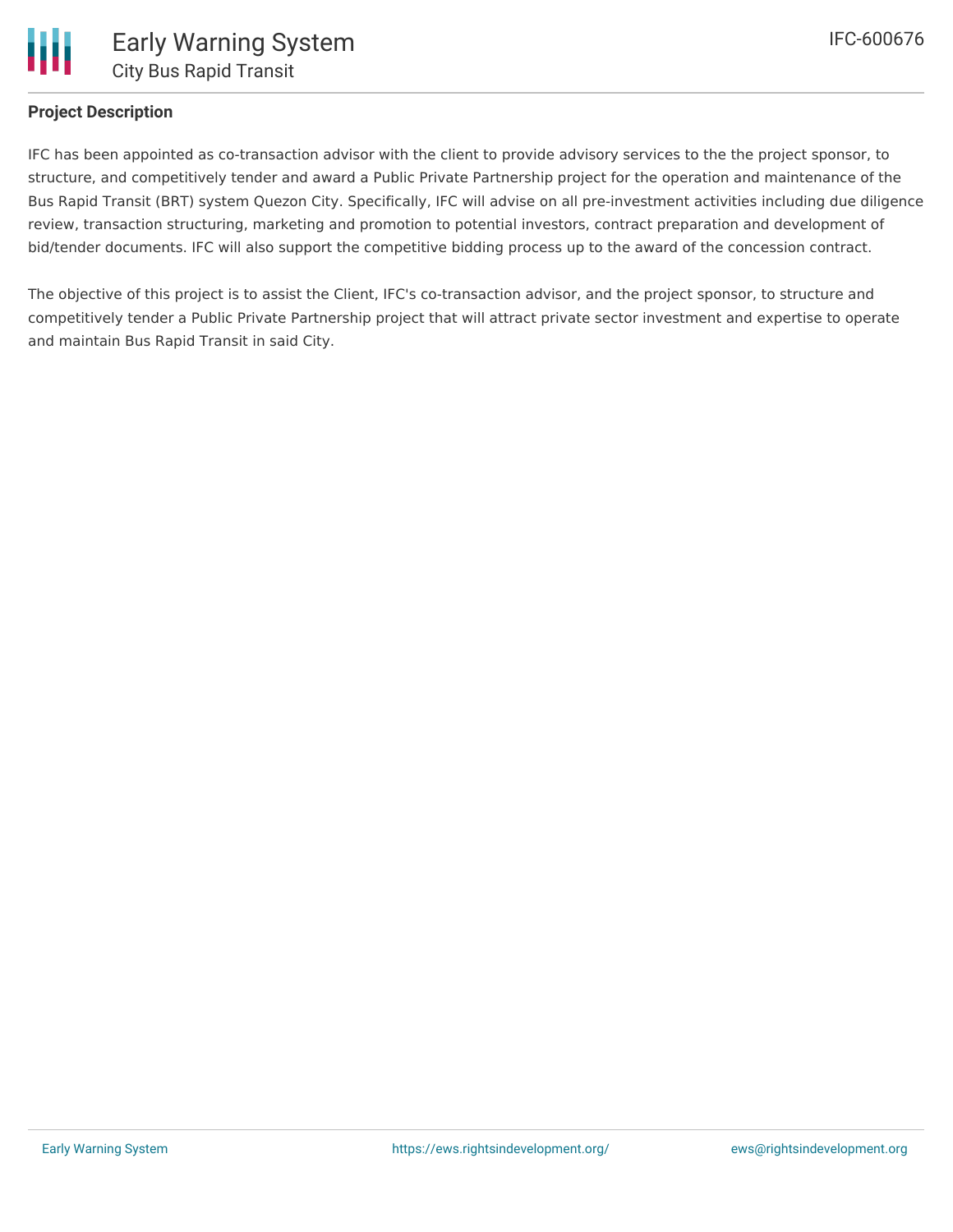## **Investment Description**

冊

• International Finance Corporation (IFC)